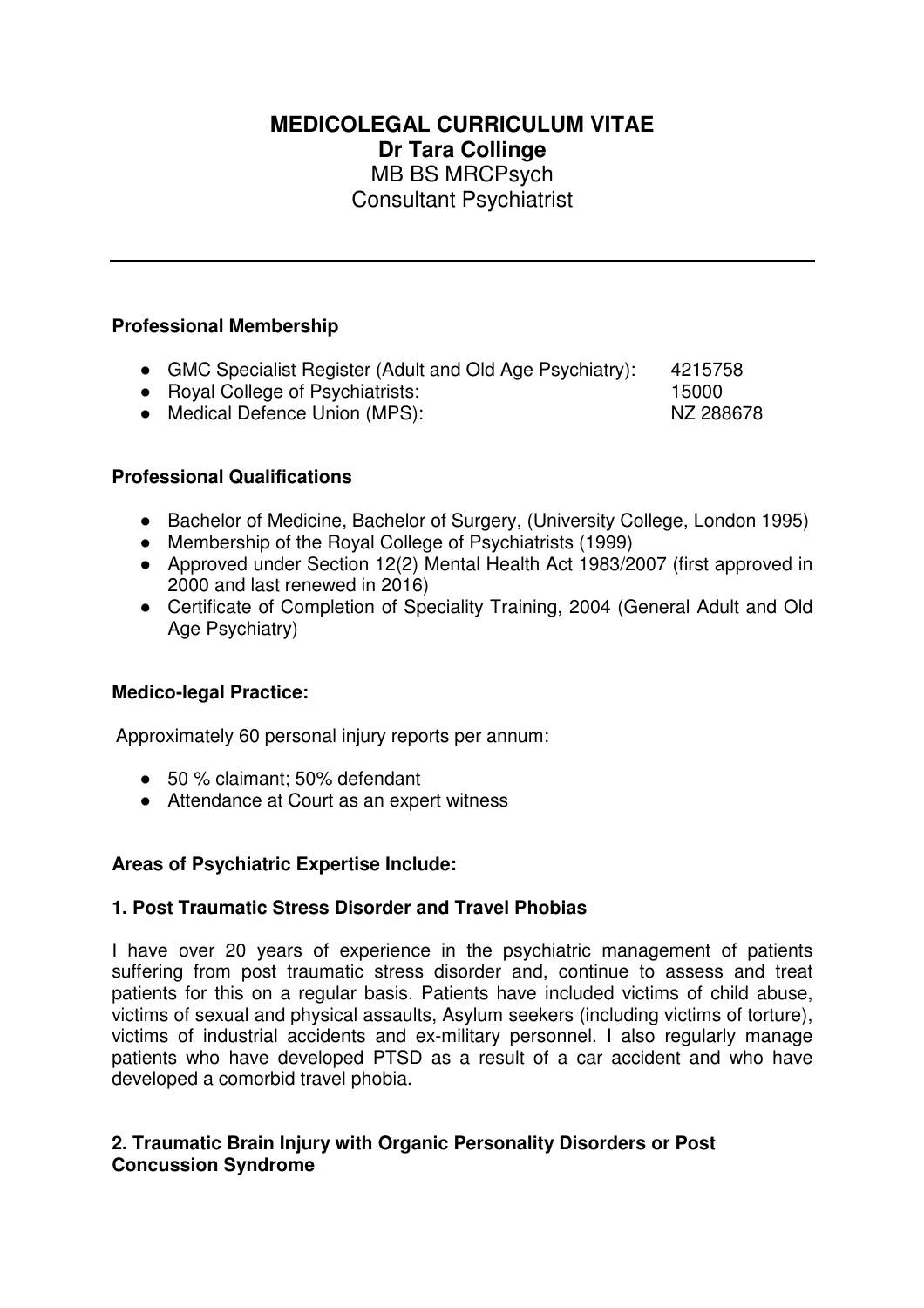Between 2004 and 2005, I assessed patients with cognitive deficits in a NHS Tertiary referral centre. Such assessments involved carrying out a neuropsychiatric assessment and the interpretation of complex neuropsychological tests. I am confident in identifying patients who have developed psychiatric sequelae as a result of traumatic brain injury and have successfully managed such patients in my practice as a Consultant Psychiatrist.

# **3. Mood disorders – including depression and bipolar affective disorder**

I have over 20 years of experience in managing patients with mood disorders and patients with these illnesses form the main part of my daily clinical practice.

# **4. Alcohol and Drug Misuse/Dependency**

As a previous Psychiatric Inpatient Consultant, I regularly assessed and treated patients suffering from alcohol and drug dependence. I am experienced in managing these patients who often have comorbid psychiatric symptoms.

## **5. Personality disorders**

In my clinical practice, I have had over 20 years of experience in managing patients with personality disorders, particularly patients with emotionally unstable personality disorder (sometimes called a borderline personality disorder) and antisocial personality disorder. I have extensive experience in successfully managing the complex risk issues often associated with these disorders.

#### **6. Patients with comorbid physical health conditions including pain**

I developed clinical experience in the management of patients with comorbid physical health conditions by providing psychiatric liaison services to patients attending the cardiac, gynaecology and urology clinics at Chelsea and Westminster hospital, London, between 2002 and 2004. I continue to treat patients with comorbid physical health conditions in my outpatient clinics.

# **7. Somatoform and Conversion Disorders**

In providing the psychiatric liaison services highlighted above, I also gained experience in managing patients with somatoform disorders and continue to manage patients who suffer from this condition in my outpatient clinics.

#### **8. Old Age Psychiatry**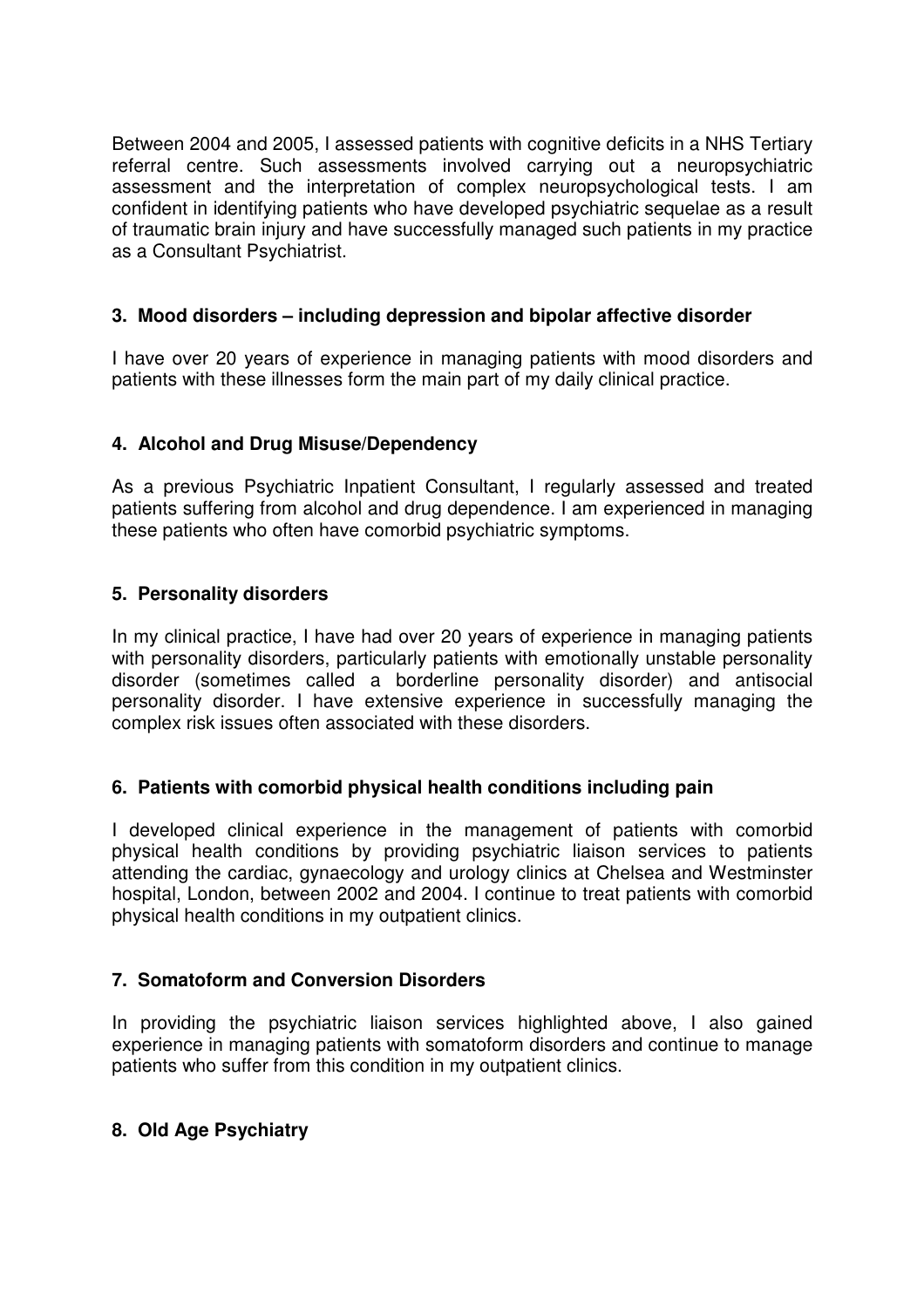I have additional training, qualifications and experience in the practice of Old Age psychiatry and continue to assess patients over the age of 65 in my clinical practice. Such patients suffer from a wide range of clinical problems, including those listed above.

## **9. Mental Capacity**

Assessing mental capacity has been an integral part of my everyday clinical practice for more than 20 years. I have extensive experience in assessing individual's capacity to make decisions about their health, care and finances as well as testamentary capacity. I undergo regular refresher training and have also undergone training as a DoLS assessor in this regard.

## **10. Psychotic Illnesses**

I have had over 20 years of experience in managing patients suffering from psychotic illnesses, including illnesses such as schizophrenia, drug induced psychosis and psychosis secondary to mood disorders (such as psychotic depression and mania).

## **Revalidation and Continuing Professional Development**

- I engage with Continuing Professional Development, including in areas relevant to medico-legal work and am in good standing with the Royal College of Psychiatrists
- I am a member of a medico-legal CPD peer supervision group
- I have attended medico-legal training at the Royal College of Psychiatrists and have received advanced forensic training, in preparing personal injury reports, with complex data, through my medico-legal chambers
- I am revalidated by the GMC until March 2024
- I have a licence to practise

#### **Clinical Experience**

I have been a Consultant Psychiatrist since 2004. I studied Medicine at University College London and after qualifying as a doctor in 1995, I undertook my basic psychiatric training at University College Hospital, London. I completed my higher training on the Charing Cross Hospital Rotation in London and attained a dual CCST in Adult and Old Age psychiatry.

I was first appointed as a Consultant Psychiatrist in London (Camden and Islington NHS Foundation Trust). After working for around 20 years in the NHS and gaining a breadth of experience in different settings, I now work in the independent sector.

Current Positions: